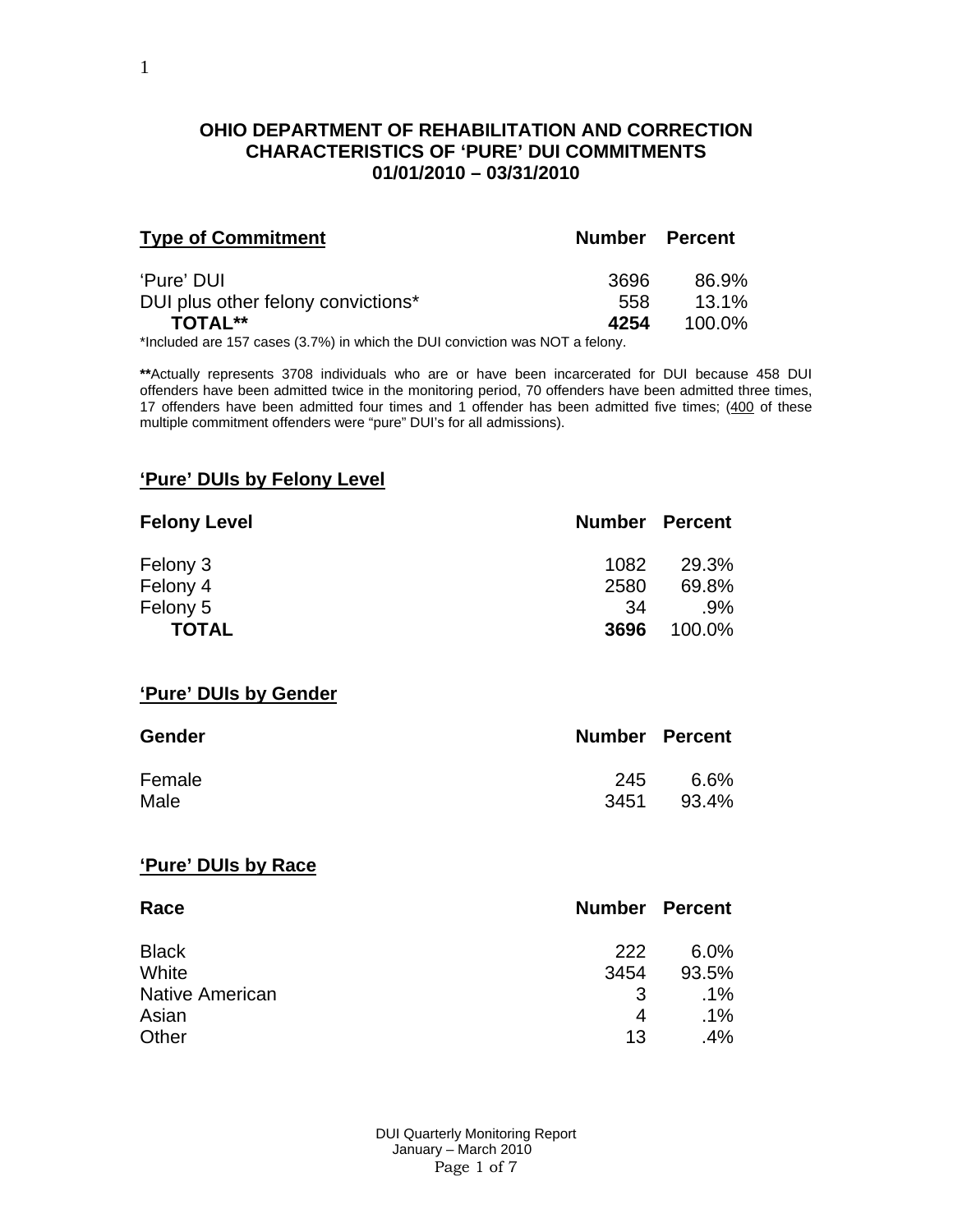## **'Pure' DUIs by Age at Commitment**

| <b>Age at Commitment</b> | <b>Number</b> | <b>Percent</b> |
|--------------------------|---------------|----------------|
| 25 and under             | 162           | 4.4%           |
| 26 to 30                 | 418           | 11.3%          |
| 31 to 35                 | 581           | 15.7%          |
| 36 to 40                 | 770           | 20.8%          |
| 41 to 45                 | 815           | 22.1%          |
| 46 to 50                 | 574           | 15.5%          |
| Over 50                  | 376           | 10.2%          |

|               | Range = $18$ to 77 | Median = $40$ |  |
|---------------|--------------------|---------------|--|
| Mean $= 39.9$ |                    | Mode $= 44$   |  |

# **'Pure' DUIs by Initial Security Classification**

| <b>Security Level</b>                | <b>Number Percent</b> |         |
|--------------------------------------|-----------------------|---------|
| Level 1-A                            | 321                   | $8.7\%$ |
| Level 1-B                            | 2491                  | 67.4%   |
| Level 2                              | 423                   | 11.4%   |
| Level 3*                             | 460                   | 12.4%   |
| Level 4-B                            |                       | $.0\%$  |
| *Includes inmates still in reception |                       |         |

# **'Pure' DUIs by County of Commitment**

| <b>County of Commitment</b> | <b>Number</b> | <b>Percent</b> |
|-----------------------------|---------------|----------------|
| Cuyahoga                    | 332           | $9.0\%$        |
| Summit                      | 241           | 6.5%           |
| <b>Stark</b>                | 213           | 5.8%           |
| Hamilton                    | 204           | 5.5%           |
| <b>Butler</b>               | 178           | 4.8%           |
| Franklin                    | 162           | 4.4%           |
| Lorain                      | 159           | 4.3%           |
| Lake                        | 143           | 3.9%           |
| Clermont                    | 126           | 3.5%           |
| Warren                      | 100           | 2.7%           |
| Portage                     | 80            | 2.2%           |
| <b>All Other Counties</b>   | 1758          | 47.6%          |

 DUI Quarterly Monitoring Report January – March 2010 Page 2 of 7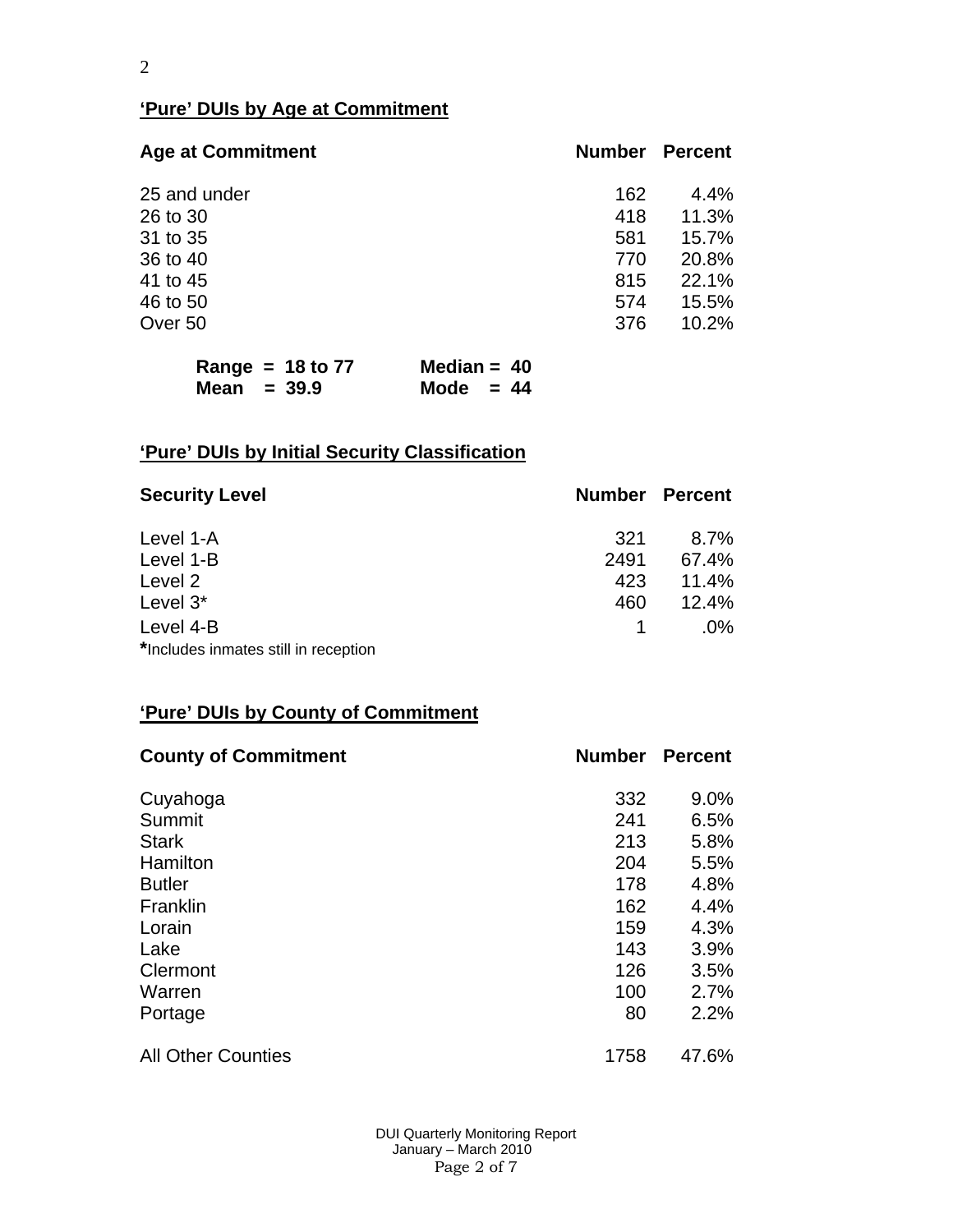## **'Pure' DUIs by Current Status**

|      | <b>Number Percent</b> |
|------|-----------------------|
| 519  | 14.0%                 |
| 4    | $.1\%$                |
| 679  | 18.4%                 |
| 994  | 26.9%                 |
| 13   | .4%                   |
| 10   | .3%                   |
| 10   | .3%                   |
| 1    | .0%                   |
| 148  | 4.0%                  |
| 10   | .3%                   |
| 11   | .3%                   |
| 17   | .5%                   |
| 1280 | 34.6%                 |
|      |                       |

# **'Pure' DUIs by Length of Sentence (in months)**

| <b>Length of Sentence</b>           | <b>Number</b> | <b>Percent</b> | <b>Cumulative %</b> |
|-------------------------------------|---------------|----------------|---------------------|
| One to Three Months (mandatory      |               |                |                     |
| sentence)                           | 3             | $.1\%$         | .1%                 |
| Four to Six Months                  | 92            | 2.5%           | 2.6%                |
| Seven to Eleven Months              | 392           | 10.6%          | 13.2%               |
| <b>Twelve Months</b>                | 298           | 8.1%           | 21.2%               |
| Thirteen to Seventeen Months        | 837           | 22.6%          | 43.9%               |
| <b>Eighteen Months</b>              | 292           | 7.9%           | 51.8%               |
| Nineteen to Twenty-four Months      | 278           | 7.5%           | 59.3%               |
| <b>Twenty-five to Thirty Months</b> | 633           | 17.1%          | 76.4%               |
| Thirty-one to Thirty-five Months    | 318           | 8.6%           | 85.0%               |
| <b>Thirty-six Months</b>            | 11            | $.3\%$         | 85.3%               |
| Thirty-seven to Forty-seven Months  | 272           | 7.4%           | 92.7%               |
| Forty-eight to Fifty-nine Months    | 172           | 4.7%           | 97.3%               |
| <b>Sixty Months or more</b>         | 98            | 2.7%           | 100.0%              |
| Mode<br>$= 12$ months               | <b>Mean</b>   |                | $= 21.64$ months    |

| <b>MODE</b>          |  | $= 12$ montns |
|----------------------|--|---------------|
| Median $= 17$ months |  |               |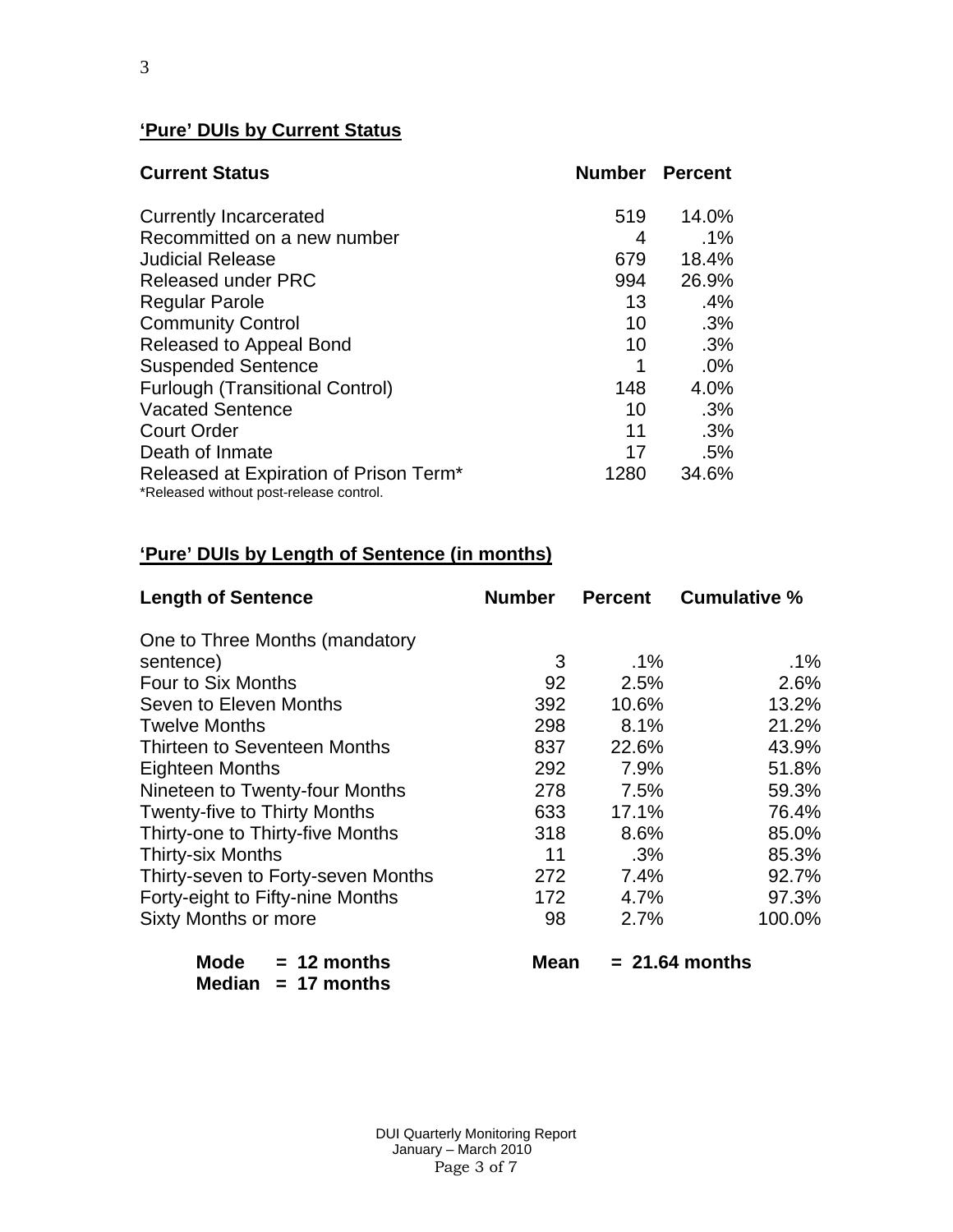## **'Pure' DUIs by Number of Prior Incarcerations**

| <b>Number of Prior Incarcerations</b> | <b>Number Percent</b> |       |
|---------------------------------------|-----------------------|-------|
| <b>None</b>                           | 2150                  | 58.2% |
| One                                   | 886                   | 24.0% |
| Two                                   | 373                   | 10.1% |
| Three or more                         | 287                   | 7.7%  |

## **'Pure' DUIs Currently Incarcerated by Parent Institution\* (03/31/2010)**

| <b>Institution</b>                                  | <b>Number</b>  | <b>Percent</b> | # in<br>Camp |
|-----------------------------------------------------|----------------|----------------|--------------|
| <b>Allen Correctional Institution</b>               | 4              | .6%            |              |
| <b>Belmont Correctional Institution</b>             | 10             | 2.7%           | 4            |
| <b>Chillicothe Correctional Institution</b>         | 13             | 2.5%           |              |
| <b>Corrections Medical Center</b>                   |                |                |              |
| <b>Correctional Reception Center</b>                | 92             | 17.7%          |              |
| Dayton Correctional Institution                     |                |                |              |
| <b>Franklin Pre-Release Center</b>                  | 1              | .2%            |              |
| <b>Grafton Correctional Institution</b>             | 8              | 1.7%           | 1            |
| <b>Hocking Correctional Institution</b>             | $\overline{4}$ | .8%            |              |
| <b>Lake Erie Correctional Institution</b>           | 21             | 4.0%           |              |
| <b>Lebanon Correctional Institution</b>             | 3              | .8%            | 1            |
| <b>London Correctional Institution</b>              | 13             | 2.8%           | 1            |
| <b>Lorain Correctional Institution</b>              | 103            | 20.0%          | 1            |
| <b>Madison Correctional Institution</b>             | 15             | 2.9%           |              |
| <b>Mansfield Correctional Institution</b>           | $\overline{2}$ | .6%            | 1            |
| <b>Marion Correctional Institution</b>              | 23             | 4.4%           |              |
| <b>Noble Correctional Institution</b>               | 12             | 2.3%           |              |
| <b>North Central Correctional Institution</b>       | $\overline{2}$ | .4%            |              |
| <b>North Coast Correctional Treatment Facility</b>  | 57             | 11.0%          |              |
| <b>Ohio Reformatory for Women</b>                   | 37             | 7.1%           |              |
| <b>Ohio State Penitentiary</b>                      | $---$          | .6%            | 3            |
| <b>Pickaway Correctional Institution</b>            | 73             | 14.1%          |              |
| <b>Richland Correctional Institution</b>            | 9              | 1.7%           |              |
| <b>Ross Correctional Institution</b>                | 3              | $.6\%$         |              |
| Southeastern Correctional Institution               | 1              | .2%            |              |
| <b>Toledo Correctional Institution</b>              |                | .2%            |              |
| <b>Trumbull Correctional Institution</b>            |                |                |              |
| <b>Warren Correctional Institution</b><br>$N = 519$ |                |                |              |

\*Includes inmates out to court

 DUI Quarterly Monitoring Report January – March 2010 Page 4 of 7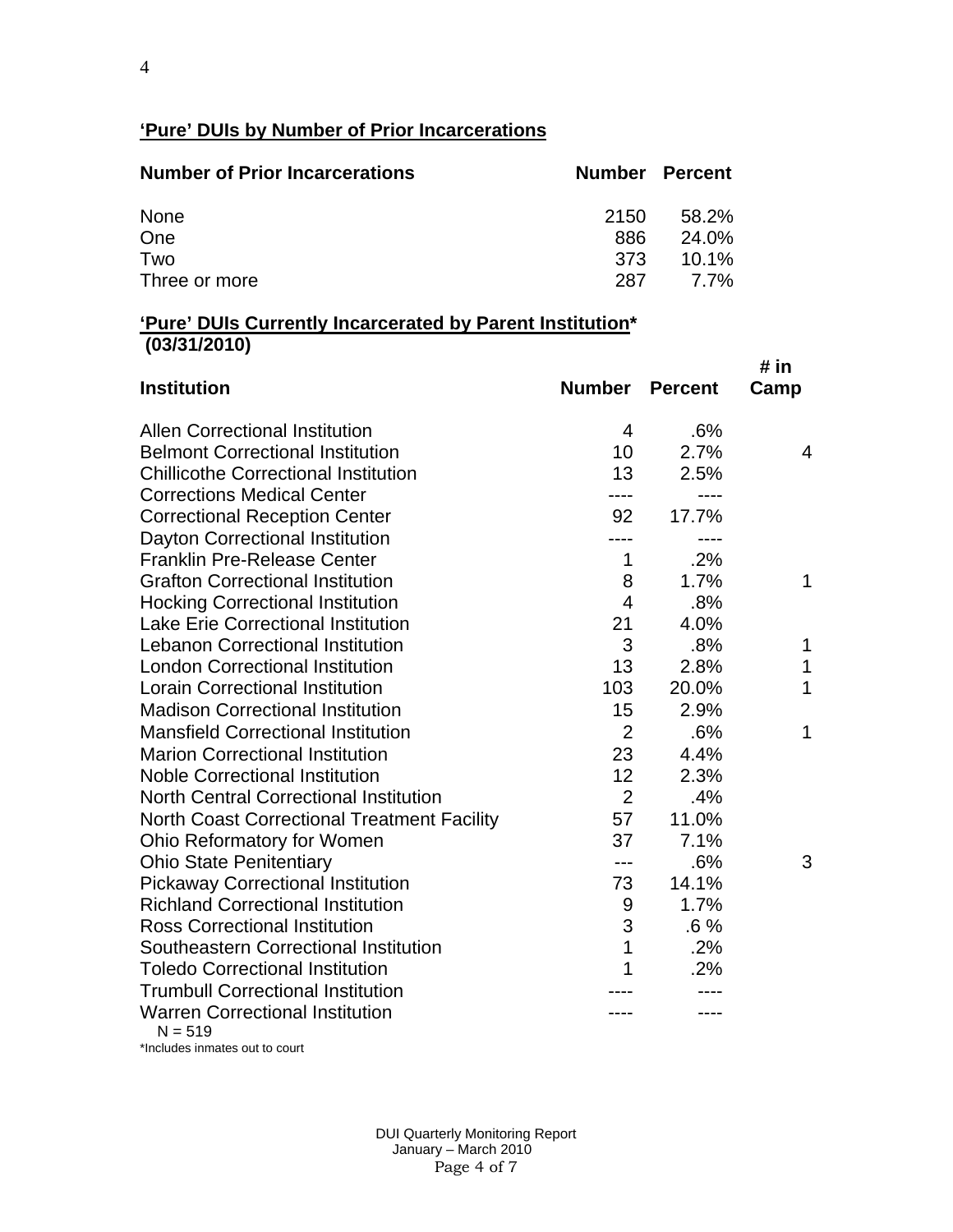## **'PURE' DUI OFFENDERS COMPARISON OF SELECTED RELEASE TYPES DEMOGRAPHICS AND TIME SERVED/TIME SAVED VARIABLES 03/31/2010**

|                                                                                | <b>Release Types</b>        |                     |                                  |                                                    |                                             |                                |                                                     |                                                           |  |  |
|--------------------------------------------------------------------------------|-----------------------------|---------------------|----------------------------------|----------------------------------------------------|---------------------------------------------|--------------------------------|-----------------------------------------------------|-----------------------------------------------------------|--|--|
| <b>Variables</b>                                                               | Post-<br>Release<br>Control |                     |                                  | <b>IPP</b> with<br>Post-<br>Release<br>Control**** |                                             | Judicial<br>Release            | Expiration<br>of Sentence<br>with No<br>Supervision |                                                           |  |  |
|                                                                                | N                           | $\%$ *              | N                                | $%^*$                                              | N                                           | $\%$ $*$                       | N                                                   | $\%$ *                                                    |  |  |
| <b>TOTAL</b>                                                                   | 483                         |                     | 480                              |                                                    | 679                                         |                                | 1276                                                |                                                           |  |  |
| Race:<br>White<br>African-American<br><b>Native American</b><br>Asian<br>Other | 455<br>26<br>$\overline{2}$ | 94.2<br>5.4<br>.4   | 458<br>19<br>1<br>$\overline{2}$ | 95.4<br>4.0<br>$\cdot$ .2<br>$\overline{A}$        | 633<br>43<br>$\mathbf{1}$<br>$\overline{2}$ | 93.2<br>6.3<br>$\cdot$ 1<br>.3 | 1176<br>91<br>$\overline{2}$<br>$\overline{2}$<br>5 | 92.2<br>7.1<br>$\cdot$ .2<br>$\cdot$ .2<br>$\overline{A}$ |  |  |
| Gender:<br>Male<br>Female                                                      | 461<br>22                   | 95.4<br>4.6         | 472<br>8                         | 98.3<br>1.7                                        | 613<br>66                                   | 90.3<br>9.7                    | 1198<br>78                                          | 93.9<br>6.1                                               |  |  |
| Age:<br>Mean<br>Median<br>Mode                                                 |                             | 38.06<br>38.0<br>36 |                                  | 38.6<br>39.0<br>42                                 | 39.4<br>39.0<br>43                          |                                | 40.5<br>41.0<br>44                                  |                                                           |  |  |
| <b>Commitment County:</b><br>Major Urban**<br><b>All Others</b>                | 207<br>276                  | 42.9<br>57.1        | 155<br>325                       | 32.3<br>67.7                                       | 191<br>488                                  | 28.1<br>71.9                   | 485<br>791                                          | 38.0<br>62.0                                              |  |  |

\*Column totals = 100%

5

\*\*Cuyahoga, Franklin, Hamilton, Lucas, Montgomery, Stark and Summit

\*\*\*Multiple modes; lowest value is shown

 DUI Quarterly Monitoring Report January – March 2010 Page 5 of 7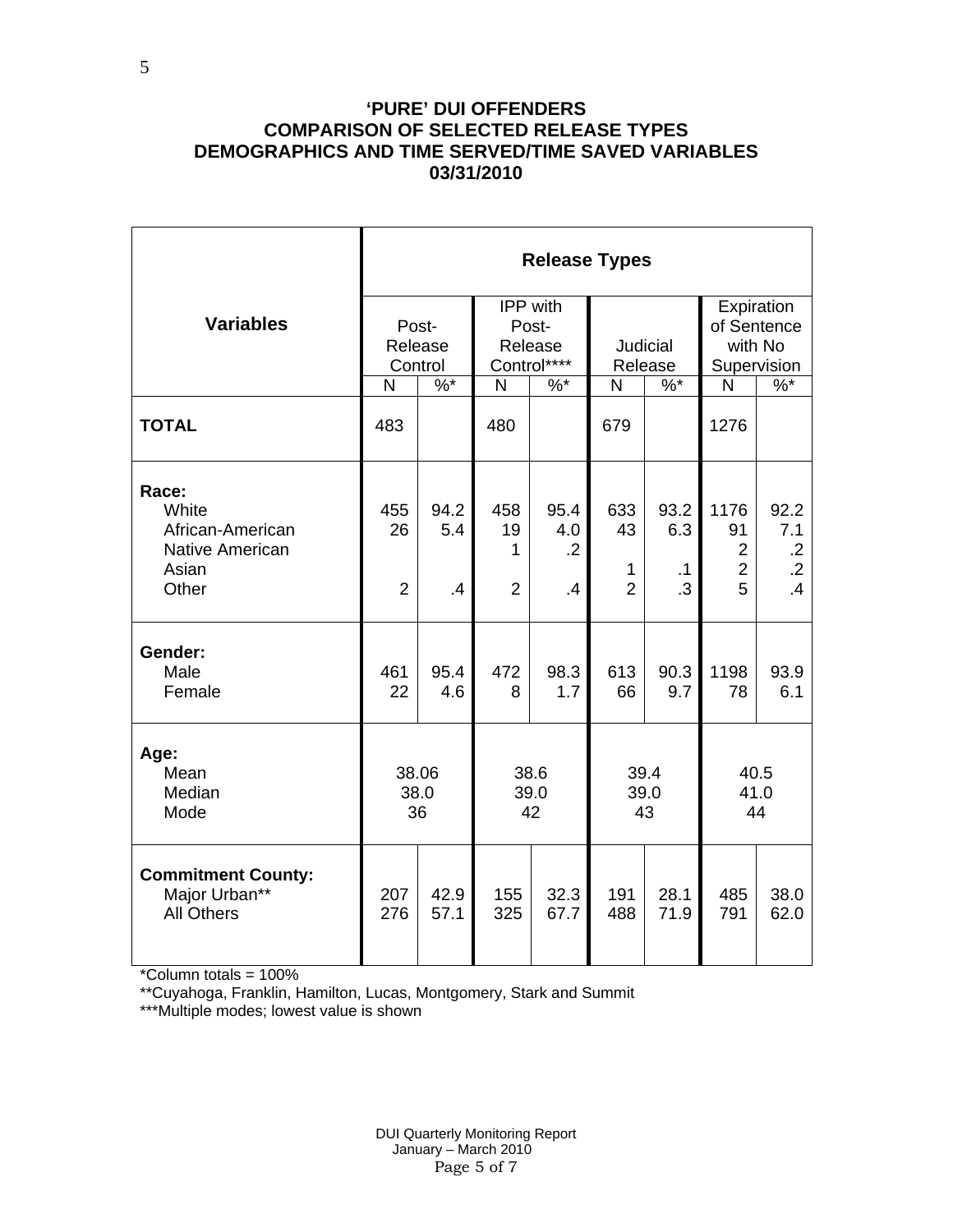|                                                                                       | <b>Release Types</b>                     |                              |                         |                            |                        |                            |                          |                             |  |  |
|---------------------------------------------------------------------------------------|------------------------------------------|------------------------------|-------------------------|----------------------------|------------------------|----------------------------|--------------------------|-----------------------------|--|--|
|                                                                                       |                                          |                              |                         | IPP with                   |                        |                            | Expiration of            |                             |  |  |
| <b>Variables</b>                                                                      |                                          | Post-                        |                         | Post-                      |                        |                            | Sentence                 |                             |  |  |
|                                                                                       |                                          | Release                      |                         | Release                    |                        | Judicial                   | (with No                 |                             |  |  |
|                                                                                       |                                          | Control                      |                         | Control                    | Release                |                            | Supervision)             |                             |  |  |
|                                                                                       | N                                        | $%^*$                        | N                       | $%^*$                      | N                      | $\%$ *                     | N                        | $\%$                        |  |  |
| <b>Sentence Length</b><br>(Months):<br>Mean<br>Median<br>Mode                         | 12.3<br>20.3<br>12.0<br>18.0<br>12<br>12 |                              |                         |                            | 22.7<br>24.0<br>24     |                            | 15.6<br>12.0<br>12       |                             |  |  |
| <b>Number of Priors:</b><br>None<br>One<br>Two<br>Three or More                       | 257<br>119<br>52<br>55                   | 53.2<br>24.6<br>10.8<br>11.4 | 329<br>111<br>26<br>14  | 68.5<br>23.1<br>5.4<br>2.9 | 452<br>132<br>59<br>36 | 66.6<br>19.4<br>8.7<br>5.3 | 728<br>305<br>139<br>104 | 57.1<br>23.9<br>10.9<br>8.2 |  |  |
| <b>Time Served (Months):</b><br>Mean<br>Median<br>Mode                                | 9.7<br>8.2<br>$4.6***$                   |                              | 7.8<br>5.7<br>5.7       |                            | 7.2<br>4.4<br>2.5      |                            | 12.5<br>10.1<br>$5.7***$ |                             |  |  |
| <b>Time Saved Through</b><br><b>Early Release (Months):</b><br>Mean<br>Median<br>Mode | 1.14<br>$.00***$<br>$.00***$             |                              | 10.9<br>7.7<br>$.00***$ |                            |                        | 15.0<br>13.6<br>$.00***$   | .78<br>.03<br>$.00***$   |                             |  |  |

\*Column totals = 100%

\*\*\*Multiple modes; lowest value is shown

6